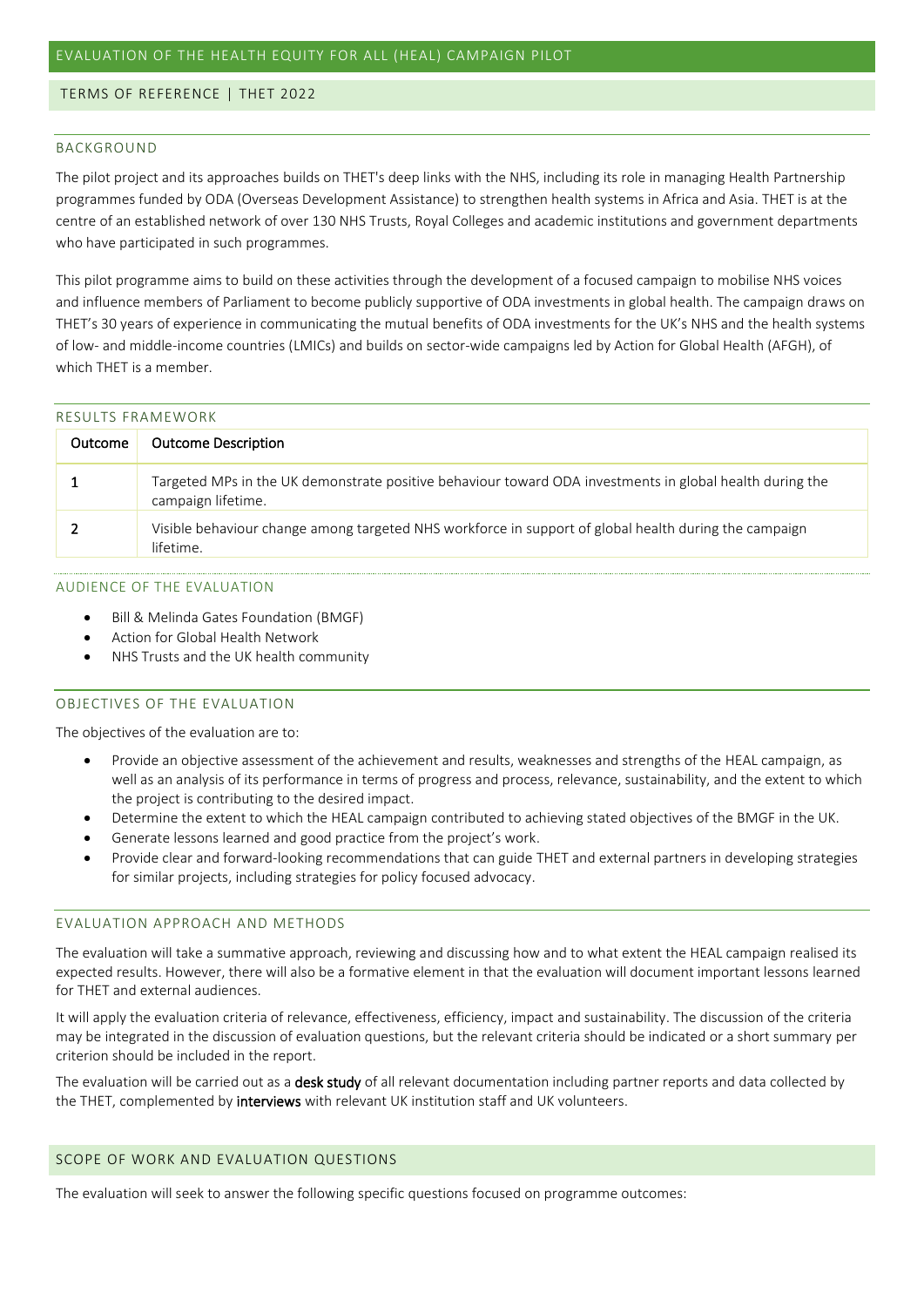- To what extent has the HEAL campaign demonstrated the value of mobilising NHS spokespeople in support of ODA investments in global health?
- To what extent are the strategies piloted through HEAL best practice for future campaigns?
- Have the targeted MPs demonstrated positive behaviour change towards their attitudes to UK aid invested in LMICs?

It will be guided by three overarching evaluation questions:

- 1. ''Proof-of-concept''
	- a. To what extent has the HEAL campaign mobilised NHS spokespeople in support of ODA?
	- b. Does mobilising NHS health workers have an impact on MPs in demonstrating positive behaviours?
- 2. What is the value to the wider global health sector of this approach?
- 3. What is the potential for scaling up the HEAL campaign?

The evaluation will also consider the following criteria:

- **Relevance** 
	- o How relevant was the support of THET in terms of enabling the project goals?
- **Effectiveness** 
	- o To what extent were the objectives achieved?
	- o What were the major factors influencing the achievement or non-achievement of the objectives?
	- o Were the initial objectives realistic?
- **Efficiency** 
	- o Was progress achieved at reasonable costs?
	- o Was the actual timeline of development and implementation realistic? Were the objectives achieved on time?
	- o Was the project implemented in an economically justifiable way under the given circumstances?
- Impact
	- o How many and which health care workers (LMIC/UK) were reached?
	- o How many times calls to actions were engaged with?
	- o How many and which MPs were reached?
	- o Which factors contributed to the changes that were generated?
	- o To what extent has HEAL generated or is expected to generate significant positive or negative, intended or unintended, higher-level effects?
	- o What is the benefit of HEAL to the wider sector efforts to positively affect MPs?
- **Sustainability** 
	- o What systems have been put in place as a result that will influence sustainability?

# TASKS AND RESPONSIBILITIES

# CONSULTANT'S RESPONSIBILITIES

- 1. Preparatory work:
	- a. Establish a good understanding of HEAL through discussions with THET's External Engagement Team and review of key background documents, reports, data and publications.
	- b. Identify information gaps and propose strategies for gathering critical additional information.
- 2. Evaluation design and implementation
	- a. Refine evaluation questions, design evaluation methodology, tools, plan for analysis.
	- b. Develop a list of informants and a detailed workplan in dialogue with THET.
	- a. Conduct evaluation
	- b. Document, synthesise and analyse findings.
	- c. Draft complete report of findings, analysis and recommendations.
	- d. Finalise report integrating comments from THET.

# THET'S RESPONSIBILITY

- 1. Share with the consultant information and data which form part of what is to be analysed, essential background documents and other relevant reading. Provide and explain lists of documents, stakeholders and other information as needed.
- 2. Orient the consultant and be available for regular meetings to discuss details.